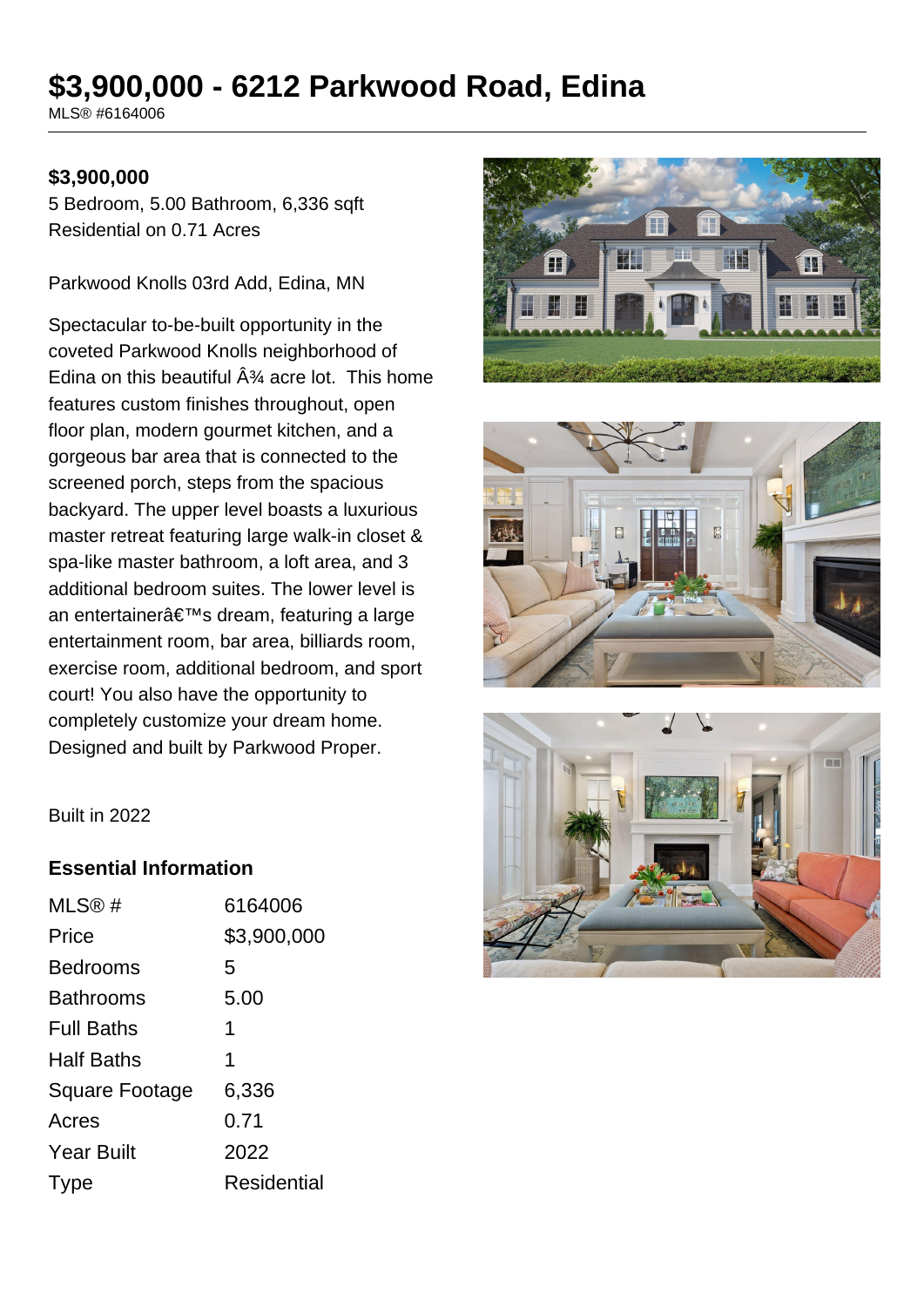| Sub-Type      | <b>Single Family Residence</b> |
|---------------|--------------------------------|
| <b>Style</b>  | <b>Single Family Residence</b> |
| <b>Status</b> | Active                         |

# **Community Information**

| Address      | 6212 Parkwood Road       |
|--------------|--------------------------|
| Subdivision  | Parkwood Knolls 03rd Add |
| City         | Edina                    |
| County       | Hennepin                 |
| <b>State</b> | MN                       |
| Zip Code     | 55436                    |

### **Amenities**

| # of Garages | 3                      |
|--------------|------------------------|
| Garages      | <b>Attached Garage</b> |

### **Interior**

| Appliances      | Range, Microwave, Dishwasher, Exhaust Fan, Refrigerator, Washer, |  |  |  |
|-----------------|------------------------------------------------------------------|--|--|--|
|                 | Dryer                                                            |  |  |  |
| Heating         | <b>Forced Air</b>                                                |  |  |  |
| Cooling         | <b>Central Air</b>                                               |  |  |  |
| Fireplace       | Yes                                                              |  |  |  |
| # of Fireplaces |                                                                  |  |  |  |

# **Exterior**

| Roof         | Pitched             |
|--------------|---------------------|
| Construction | <b>Shake Siding</b> |

# **School Information**

#### **Additional Information**

| Days on Market | 109                              |
|----------------|----------------------------------|
| Zoning         | <b>Residential-Single Family</b> |

# **Listing Details**

Listing Office Lakes Sotheby's International

"<sup>A</sup> Broker"<br>"I Reciprocity The data relating to real estate for sale on this site comes in part from the Broker Reciprocity program of the Regional Multiple Listing Service of Minnesota, Inc. Real Estate listings held by brokerage firms other than Lakes Sotheby's International Realty are marked with the Broker Reciprocity logo or the Broker